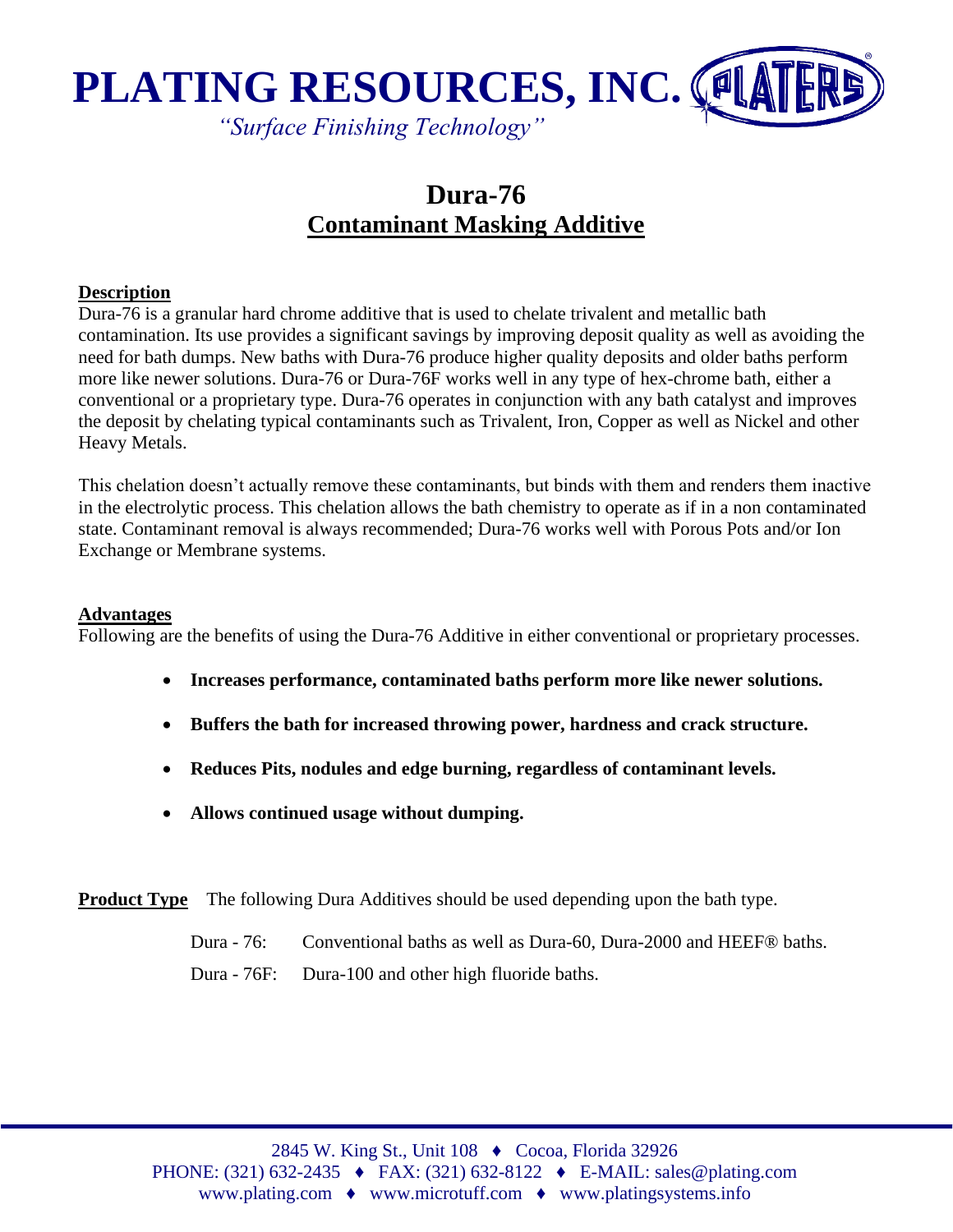### **Optimum Concentration**

The initial addition of Dura-76 or 76-F is dependent upon the Total Contaminant Loading (TCL) in the bath. A sample of the plating solution should be sent to Plating Resources for a detailed analysis and spectrographic evaluation for this determination; recommendations can then be made. Generally, bath contaminants fall into the following categories depending on the concentration and type of contaminants present.

| Total Contaminant Loading Optimum oz/gal. |     |  |
|-------------------------------------------|-----|--|
| (TCL)                                     |     |  |
| Level 1                                   | 2.5 |  |
| Level 2                                   | 3.8 |  |
| Level 3                                   | 5.0 |  |

#### **Bath Additions**

The Dura-76 and 76-F are consumed during plating in direct proportion to the total ampere hours used. Regular maintenance additions should be made, as shown below, to maintain the optimum concentration depending upon the TCL in the bath. These additions can also be approximated by the amount of chromic acid consumed. A monthly bath sample should be sent to Plating Resources to test for contaminants as well as any minor adjustments to the Dura-76 level that may be needed. In certain cases, it may be necessary to increase the Dura-76 concentration as the bath ages and the TCL increases. A Booster Addition of 1 oz. per gallon can be made whenever bath performance degrades.

| <b>TCL</b> | Per 100,000<br>Amp. hours | Per 100 lbs. Chromic<br><b>Acid Consumed; Typical</b> |
|------------|---------------------------|-------------------------------------------------------|
| Level 1    | 2.5 pounds                | 10 pounds                                             |
| Level 2    | 3.8 pounds                | 15 pounds                                             |
| Level 3    | 5.0 pounds                | 20 pounds                                             |

Dura-76 should not be added when plating, wait until the end of a shift when the tank is empty. It dissolves fairly quickly in the hot chrome solution; air agitation should be used to ensure complete solubility and avoid any surface residue. The Dura-76 is usually effective within 30 minutes of the addition, with sufficient agitation.

# **Crystallization**

In certain unusual situations with high concentrations, over chelation may occur. This can cause a white or orange colored crystallization to build up on the anodes, coils or tank walls. Should this occur, simply stop making additions for 4 - 5 normal cycles of chromic acid adds. At this point the Dura-76 additions can be resumed. Any such crystallization can be removed and disposed of. Similar crystallization can occur when a highly contaminated bath is allowed to cool. This is normal and not of concern; heating and agitation will dissolve the Additive.

# **Regulations**

All chrome plating baths produce misting and this can be reduced if lower chrome levels are used. This mist contains Cr(VI) which is regulated by the EPA for environmental and OSHA for worker safety issues. Be sure to follow all federal, state and local regulations for safe operation and hazardous disposal.